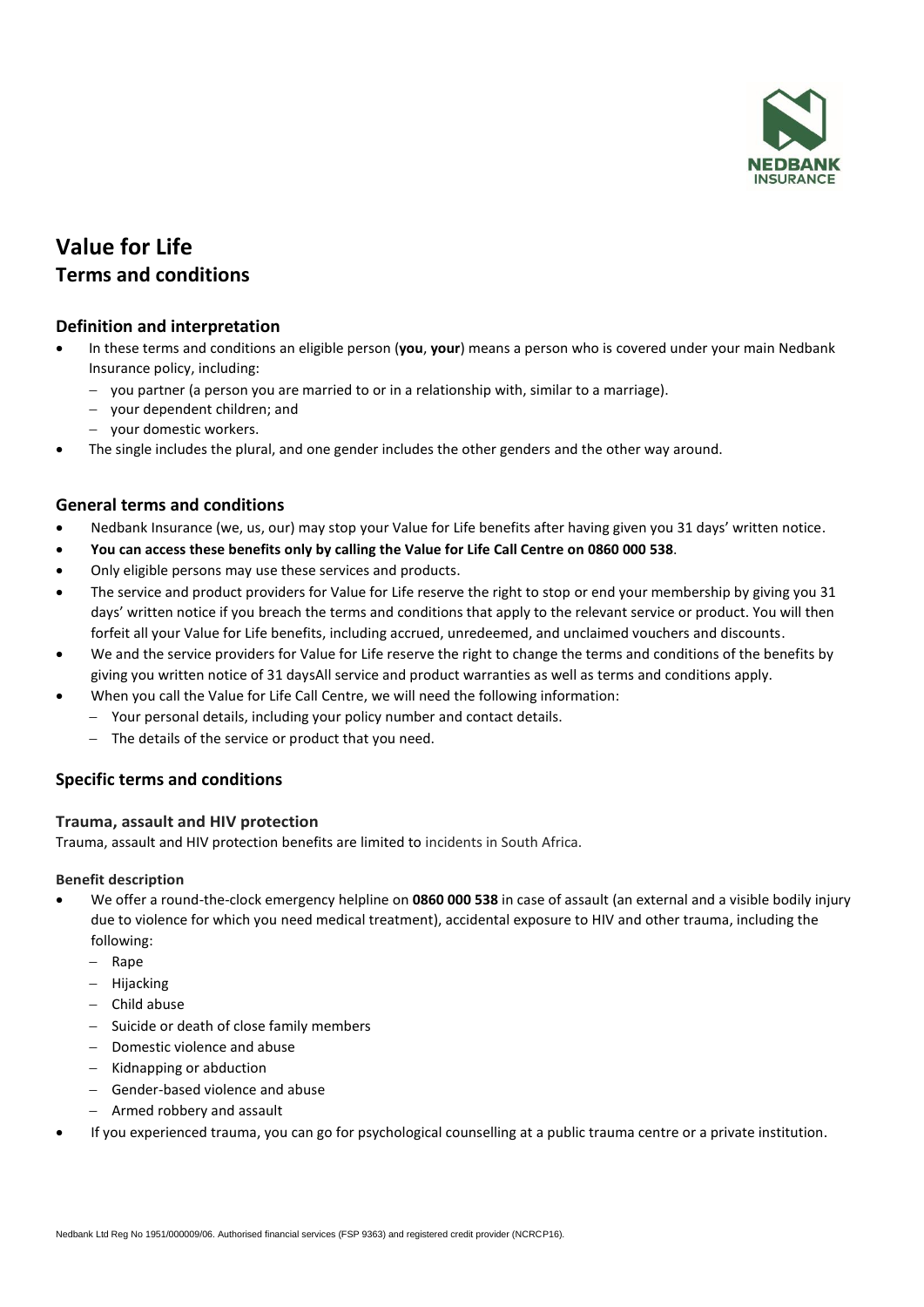• In case of an assault like rape or any accidental exposure to HIV, for example a prick with a contaminated needle, you will have access to hospital care, treatment, and diagnostic regimes to manage the consequences.

### **Trauma and assault**

- If you call the helpline, which is manned by professional nurses, assistance and transport to the nearest local medical facility will be arranged, and if necessary, you will first be stabilised. Interhospital transfers are not covered.
- Cover for an assault is limited to R5 000 per eligible person, with a maximum of R10 000 per family per incident for medical treatment due to bodily injury.
- You will also receive help with referrals for psychiatric consultations.
- Trauma cover (psychiatric consultations) is limited to R5 000 per eligible person, with a maximum of R10 000 per family per incident.

#### **HIV protection**

- The HIV protection benefit offers the following:
	- − Round-the-clock access to telephonic consultations with trauma counsellors.
	- − Three psychiatric consultations (per incident) with a specialist (a general practitioner, registered trauma nurse, psychologist, psychiatrist or trauma counsellor).
	- − Three HIV blood tests (per incident): one immediately after the event (for example rape), the second one six weeks after the event and the third one three months after the event. If the test results are positive at the time of the initial blood test, further testing will not be covered.
	- − If you were exposed to HIV accidently and a rapid HIV test shows that you are positive, you will have access to the following:
		- o A 30-day starter pack of antiretroviral medication.
		- o A seven-day course of sexually transmitted infections (STI) medication.
		- o A morning-after pill to prevent pregnancy (in the case of rape).
		- o Registration for an HIV management programme if you tested positive.
		- o Round-the-clock access to our HIV telephonic counselling centre for information, advice and support.
- In the event of rape, you will receive monthly telephonic counselling from a trauma counsellor for 12 months after the incident, but treatment costs are excluded.
- If you were HIV-positive at the time of the rape, you will have access to the following:
	- − Round-the-clock telephonic trauma counselling.
	- − Round-the-clock telephonic HIV counselling.
	- − Three consultations per incident with a specialist (a general practitioner, trauma-trained registered nurse, or trauma counsellor).
	- − A seven-day course of STI medication.
	- − A morning-after pill to prevent pregnancy.

#### **HIV protection exclusions**

- You will not receive compensation if it is found that you have participated in an event that can be linked to the following:
	- − Riots, civil commotion, labour disturbance, strikes or lockouts or public disorder or any activity that is meant to cause
		- any of these events.
	- − Wilful misconduct.
	- − Performance or attempt to perform the following:
		- $\circ$  Any act on behalf of any organisation, body or group of persons that is meant to disrupt or influence any state or government or any provincial, local or tribal authority with force, fear, terrorism or violence.
		- $\circ$  Any act that is meant to cause destruction, damage or bodily injury to further any political aim, objective or cause, or to cause social or economic change or to protest against any state or government or any provincial, local or tribal authority to create fear in the public.
- If you do not report an HIV claim within 72 hours after the event, we cannot accept your claim for HIV protection medication, as the antiretroviral medication (starter pack) will no longer be effective. However, you can still use the telephonic advice and trauma-counselling benefit.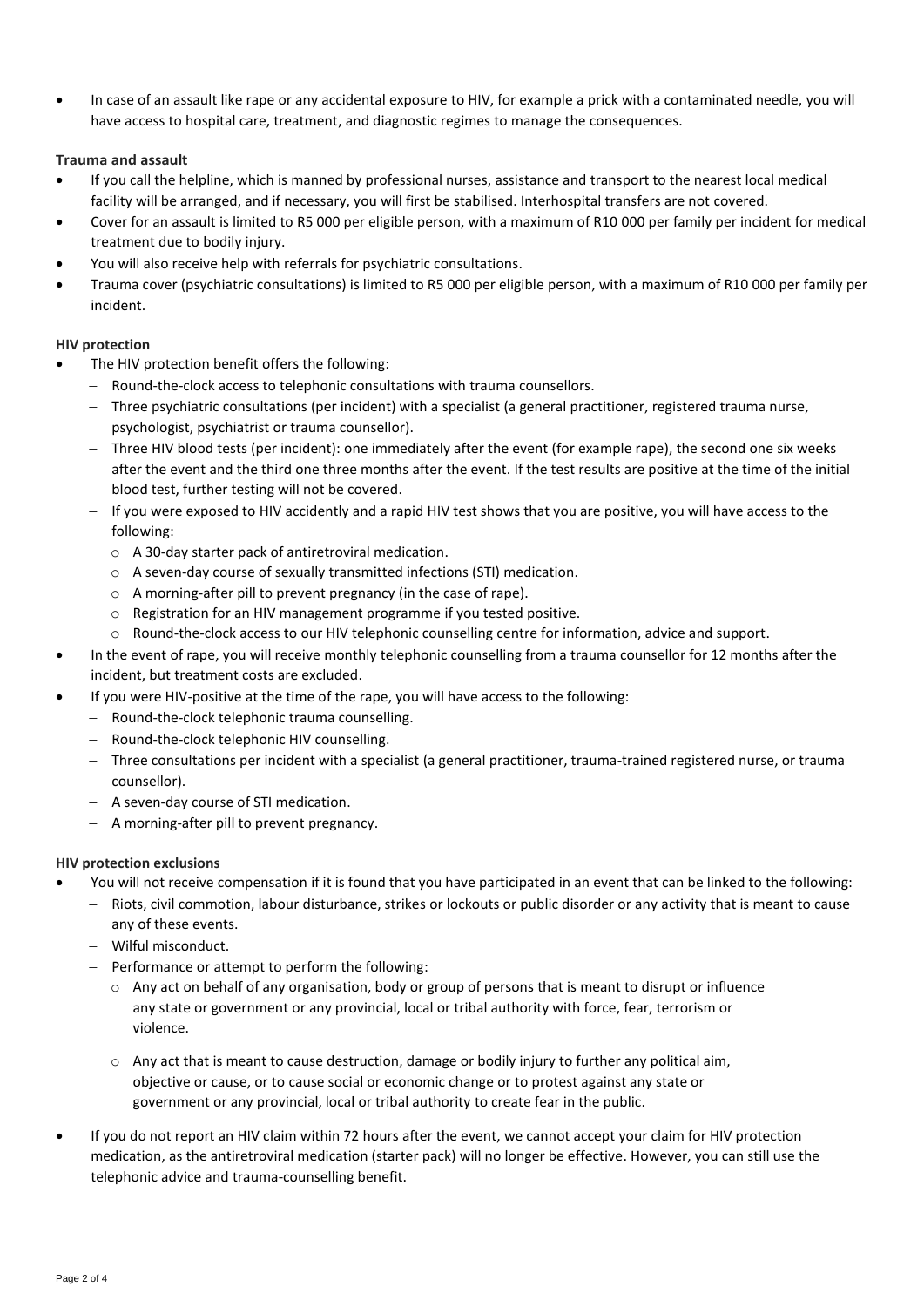## **Legal services**

- This is a broad-based legal assistance service provided by an admitted attorney, paralegal, or other appropriately qualified person (not necessarily a practising attorney).
- These services include the following:
	- − A 24-hour telephonic legal advice line on **0860 000 538.**
	- − Drafting of standard legal documents\*, including the following:
		- o Guidelines for the Small Claims Court, including guidelines as to whether a matter falls within the jurisdiction of the Small Claims Court.
		- o Agreements for domestic workers.
		- o Guidelines for divorce maintenance.
		- o Last wills and testaments.
	- − A personal (face-to-face) legal consultation service.
- If you call, an advisor may:
	- − deal with the matter efficiently.
	- − inform you that the matter requires research or more information.
	- − give you a document to help you with the matter; or
	- − recommend that you contact an attorney for a free 30-minute consultation.
- The 24-hour advice line is available all year round and all calls are recorded.

\* Please call us to confirm the full list of documents.

#### **Free 30-minute consultation**

- This service is available on condition that the meeting takes place at a legal firm that is within the magisterial district where you live, or if this is not practical, the nearest jurisdiction.
- If after the consultation you want to appoint the legal advisor to help you with the matter, it will be for your own account.
- This service is limited to South Africa and South African law.

#### **Funeral support**

With funeral support the benefits that you will be able to claim for an insured person will depend on the requirements. These benefits include the following:

- Repatriation of the deceased to the funeral home of your choice, closest to the place of burial (limited to South Africa, Namibia, Zimbabwe, Botswana, Eswatini, Lesotho and Mozambique, ie south of the 22° parallel).
- Transport for one person to accompany the deceased, and accommodation for this person can be arranged for one night, when necessary.
- Legal assistance, for example with obtaining the death certificate and moving the deceased.
- Referral to a service provider to help with the arrangements for a funeral or cremation. (**We will not be liable for any costs related to the funeral or cremation**).
- Referral to pathologists, if required.
- Referral to a psychologist or psychiatrist, if required.
- Referral for special counselling, for example for the loss of a child, if required.
- Access to our call centre round the clock and all year round. All calls are recorded.

If an insured person dies and you need to use these benefits, you must call us as soon as possible and give us the following information:

- Your policy number.
- The name and identity number of the deceased.
- The address where the insured person died.
- Your name, address and contact number where we can reach you.

If you make your own arrangements and incur repatriation costs without contacting us first, we will not be liable for these costs. However, we will provide you with other assistance in terms of this agreement.